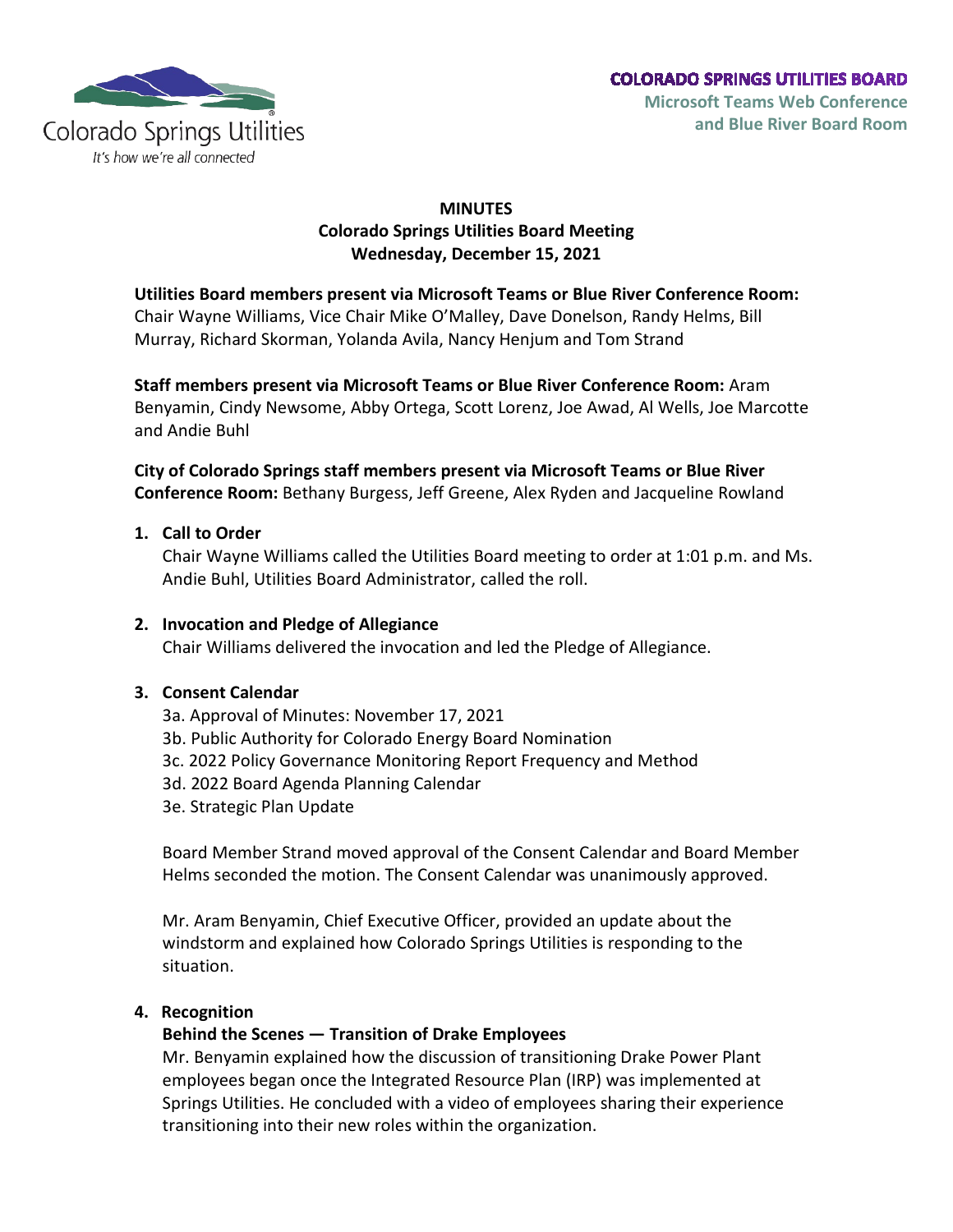#### **5. Customer Comments**

Mr. Sam Masias discussed distributed solar energy generation at Colorado Springs Utilities and overheard powerlines in Colorado Springs.

### **6. Compliance Reports**

- Pricing of Service (I-1)
- Reviewing Committee: Finance Committee
- E-2 CEO Responsibilities
	- o ECA/GCA Update
	- o Water Outlook

Chair Williams explained that compliance reports are on the agenda by exception and asked if there were any questions. There were none.

**7. Items Called Off Consent Calendar** None

# **8. 2022 Balanced Scorecard and Chief Executive Officer Performance Plan**

Ms. Cindy Newsome, Public Affairs General Manager, provided background information about the CEO Performance Plan and the approach to updating the Balanced Scorecard for 2022. She concluded with a summarization of the proposed changes.

Vice Chair O'Malley made a motion to approve, and Board Member Strand seconded the motion. The motion was approved unanimously.

# **9. 2021 Utilities Board and Committee Accomplishments**

Ms. Newsome gave an overview of 2021 Utilities Board accomplishments, and Board Members summarized 2021 accomplishments from their respective committees:

- Board Member Strand Program Management Review Committee
- Chair Williams Economic Development Sub-Committee
- Ms. Newsome on behalf of Board Member Donelson Strategic Planning Committee
- Chair Williams on behalf of Board Member Avila Personnel Committee
- Board Member Henjum Finance Committee

# **10. 2022 Utilities Board and Committees Work Plans**

Ms. Newsome gave an overview of the 2022 Utilities Board Work Plans, and Board Members summarized 2022 Committee Work Plans and Focus Areas for their respective committees:

- Board Member Strand Program Management Review Committee
- Chair Williams Economic Development Sub-Committee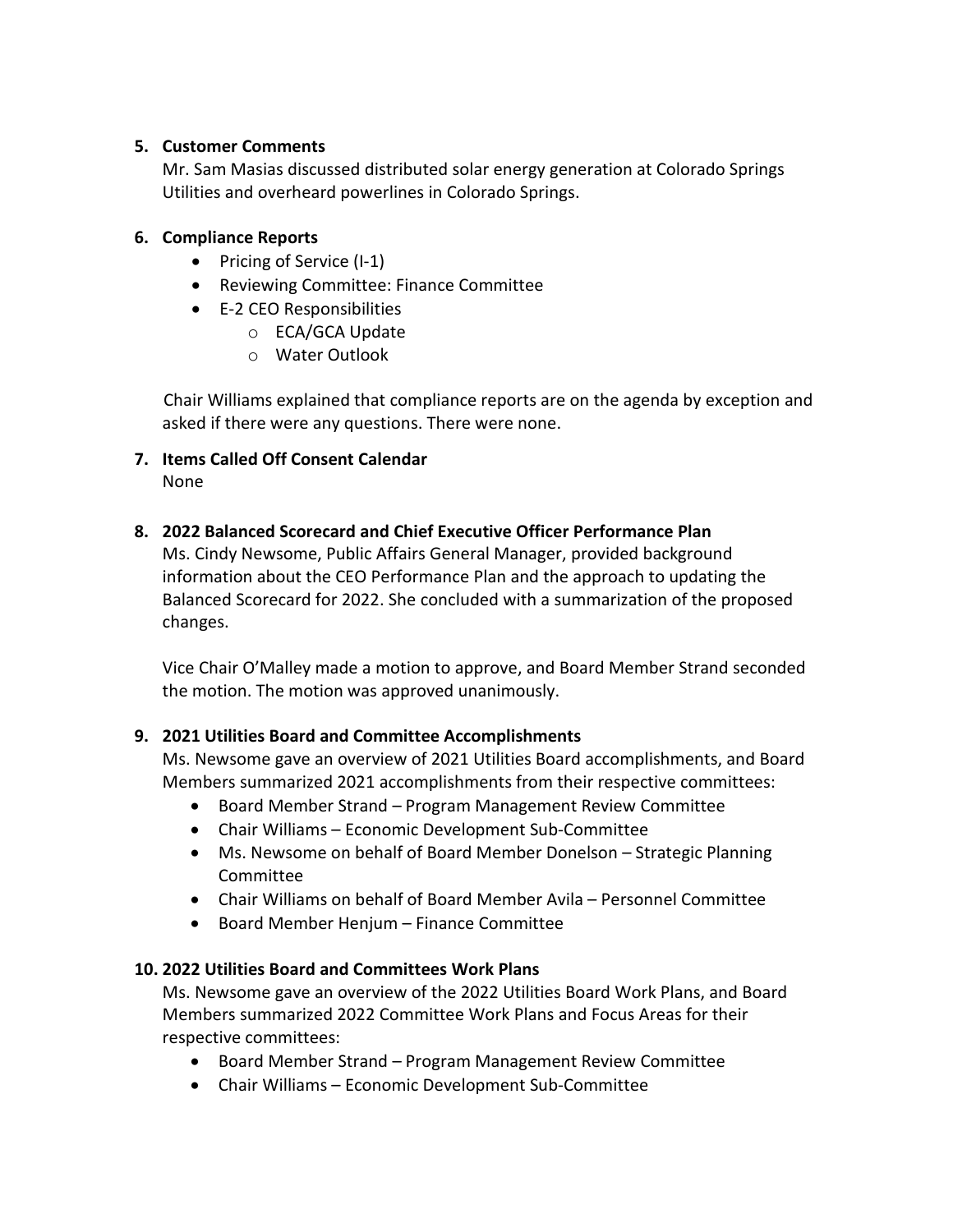- Ms. Newsome on behalf of Board Member Dave Donelson Strategic Planning Committee
- Chair Williams on behalf of Board Member Yolanda Avila Personnel Committee
- Board Member Nancy Henjum Finance Committee

Board Member Strand made a motion to approve, and Board Member Henjum seconded the motion. The motion was approved unanimously.

#### **11. Resolution Approving Water Rights Acquisition**

Ms. Abby Ortega, Water Resources Management Manager, and Mr. Scott Lorenz, Project Manager IV, presented the Resolution Approving Water Rights Acquisition.

Ms. Ortega explained how this acquisition aims to install pivot sprinklers on flood integrated farms. She said this allows for more efficient irrigation, increased crop production, and water to be transferred for Colorado Springs use while protecting the agricultural economy. She provided a map of where the transactions will occur and presented a video about brothers Mr. Caleb and Mark Wertz from whom Springs Utilities is acquiring water rights. She concluded with next steps of placing this item on Consent at the January 11, 2022, City Council meeting.

The Utilities Board agreed to change this item to Regular Business instead of Consent at the January 11, 2022 City Council meeting.

# **12. Utilities Policy Advisory Committee (UPAC) Water Acquisition Funding Assignment Scope**

Ms. Ortega explained the draft scope of the UPAC Water Acquisition Funding Assignment, which is to evaluate options for funding the acquisition of additional water resources in a timely and opportunistic manner to meet water system reliability and level of service goals. She discussed the desired deliverable from UPAC for this assignment, as well as its need and purpose.

Ms. Ortega explained water system risks and gave an overview of the Integrated Water Resource Plan (IWRP) balanced portfolio. She concluded with a preliminary timeline for the Water Acquisition Funding assignment. She explained the deliverable, purpose and need of this assignment as well as water systems risks.

Board Member Henjum made a motion to approve, and Board Member Helms seconded the motion. The motion was approved unanimously.

# **13. Clean Energy Plan**

Mr. Joe Awad, Interim Chief System and Project Planning Officer, gave an update on the Clean Energy Plan (CEP) at Springs Utilities. He said this plan will be submitted to the State of Colorado for review in 2022. He provided background information about House Bill 19-1261 and explained the draft calculations for Springs Utilities to reduce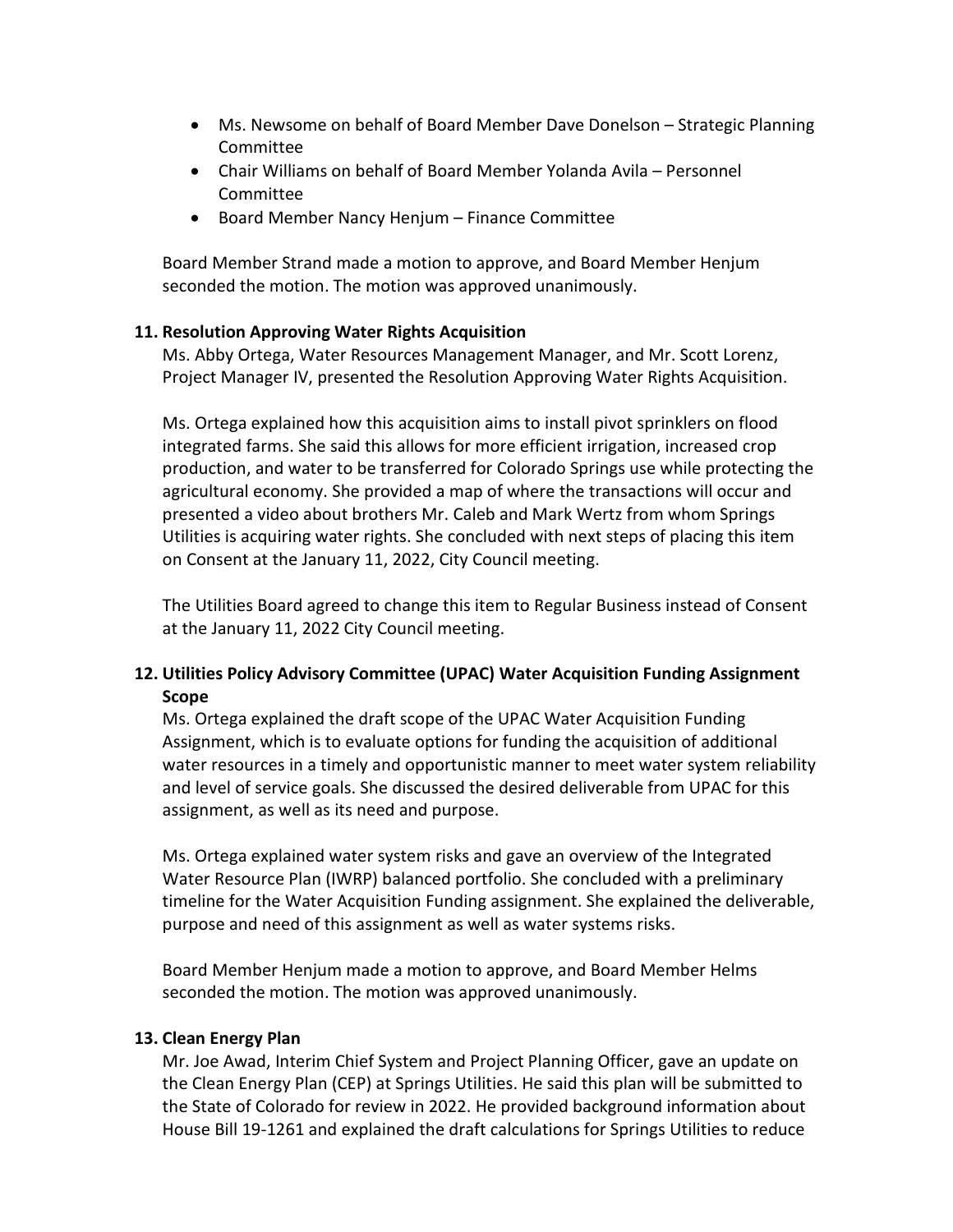greenhouse gases by 80% by 2030. Mr. Awad further explained the differences between the 2020 Energy Integrated Resource Plan (EIRP) and CEP based on energy mix percentages by resource type, resource acquisition plan timeline, and CEP filing schedule.

#### **14. Resolution of Appreciation for Board Member Richard Skorman**

Chair Williams read the resolution of appreciation for Board Member Skorman. Board Members, Mr. John Suthers, City of Colorado Springs Mayor, Mr. Benyamin, and citizens Mr. Gary Burghart and Mr. Masias thanked Board Member Skorman for his outstanding work on the Utilities Board and expressed appreciation for his service.

Board Member Avila moved approval of the resolution, seconded by Board Member Donelson. The motion carried unanimously.

#### **15. Board Member Updates**

Board Member Avila shared information about the City's celebration of Martin Luther King Day and Chair Williams thanked the Utilities Board for their service the past year and wished everyone happy holidays.

#### **16. Executive Session**

Ms. Bethany Burgess, City Attorney Utilities Division, read the following statement and polled the Utilities Board to enter Executive Session:

In accordance with City Charter art. III, § 3-60(d) and its incorporated Colorado Open Meetings Act, C.R.S. § 24-6-402(4)(e), and Utilities Board Bylaw Rules 10(c)(5), the Utilities Board, in Open Session, is to determine whether it will hold a Closed Executive Session on the following matter: determining positions relative to matters that may be subject to negotiations, developing strategy for negotiations, and instructing negotiators related to a telecommunications system.

The Chair of the Utilities Board shall poll the Utilities Board members, and, upon consent of two-thirds of the members present, may conduct a Closed Executive Session. In the event any Utilities Board member is participating electronically or telephonically in the Closed Executive Session, each Utilities Board member participating electronically or telephonically in the Closed Executive Session shall affirmatively state for the record that no other member of the public not authorized to participate in the electronic Closed Executive Session is present or able to hear the matters discussed as part of the Closed Executive Session. If consent to the Closed Executive Session is not given, the matters may be discussed in Open Session or withdrawn from consideration.

Board Member Skorman exited Executive Session early.

The Utilities Board entered Executive Session at 4:22 p.m. and exited at 5:37 p.m.